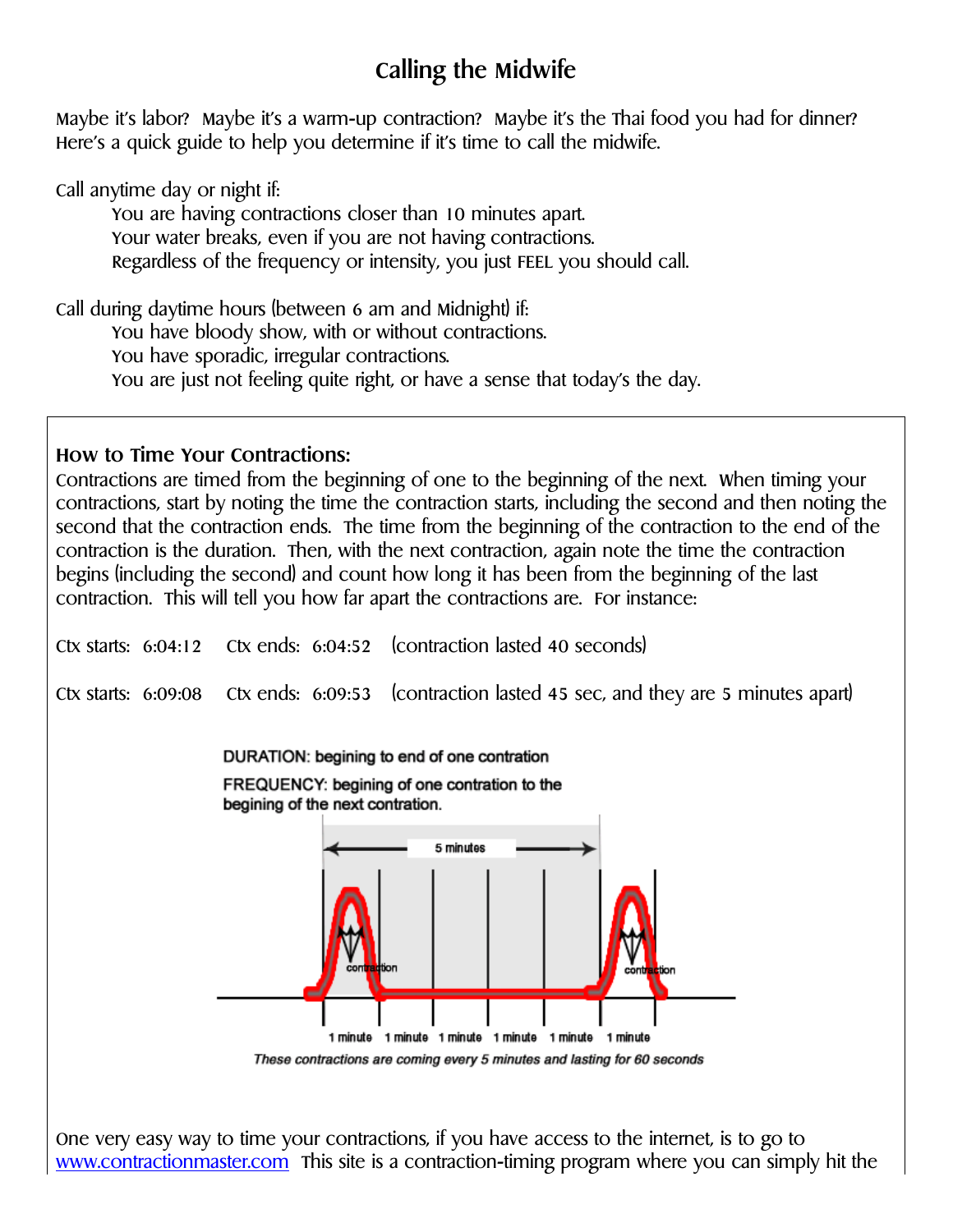Enter key whenever the contraction starts, and again when it ends, and within a few contractions, it will begin to populate a list for you that tells you how far apart and how long the contractions are. This way you don't have to worry if you're doing it wrong! There are similar Apps for smart phones that are free. Please use one of these if you are able.